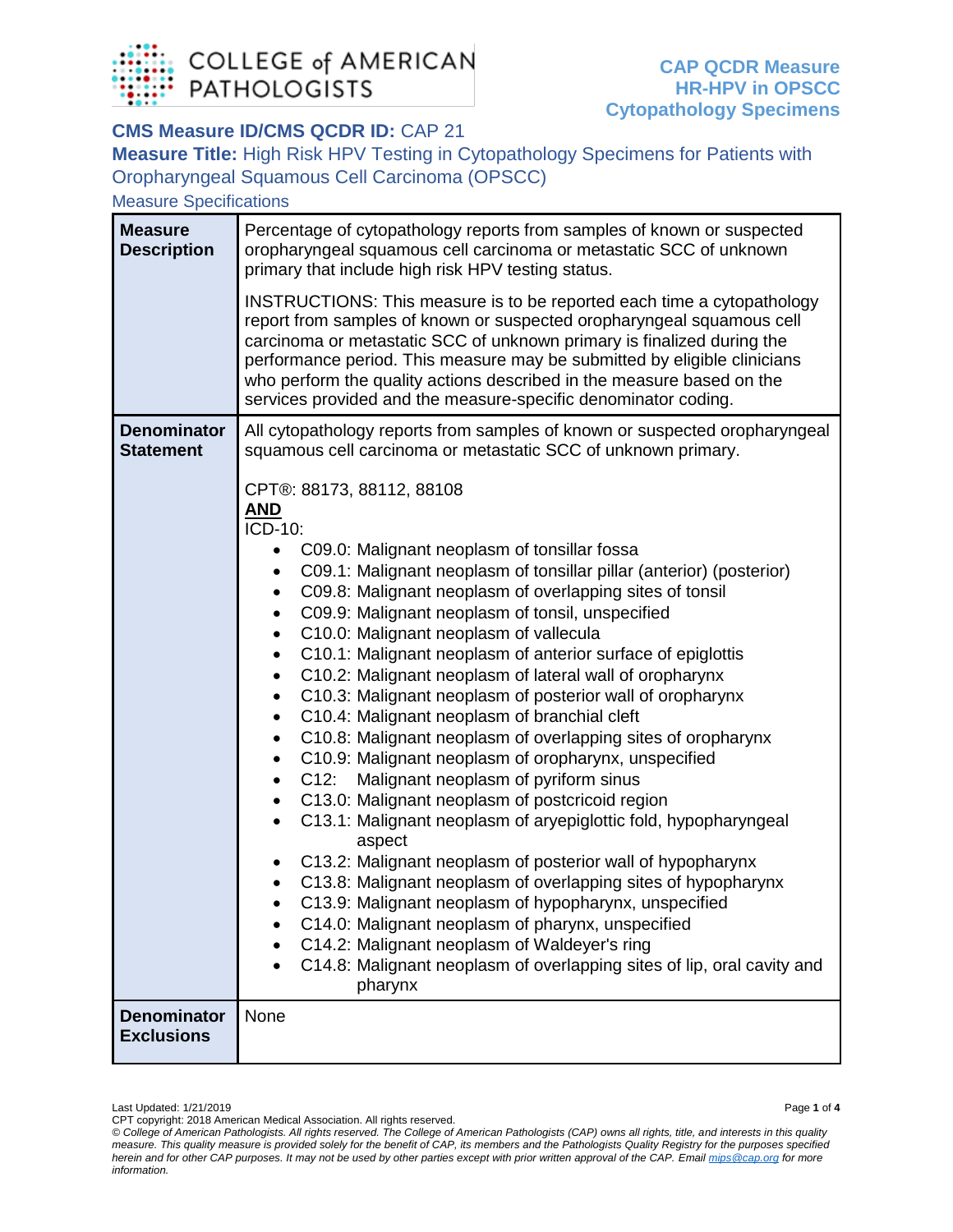

| <b>Denominator</b><br><b>Exceptions</b>                 | None                                                                                                                                                                                                                                                                                                                                                                                                                                                                                                                                                                                  |
|---------------------------------------------------------|---------------------------------------------------------------------------------------------------------------------------------------------------------------------------------------------------------------------------------------------------------------------------------------------------------------------------------------------------------------------------------------------------------------------------------------------------------------------------------------------------------------------------------------------------------------------------------------|
| <b>Numerator</b><br><b>Statement</b>                    | Cytopathology reports from samples of known or suspected oropharyngeal<br>squamous cell carcinoma or metastatic SCC of unknown primary that include<br>high risk HPV testing status utilizing any method deemed appropriate and<br>properly validated by the lab, including (but not limited to) p16<br>immunohistochemistry or direct HR-HPV testing (FISH, mRNA, etc.)<br><b>Numerator Description:</b><br>HR-HPV status may include:<br>HR-HPV/p16 positive<br>$\bullet$<br>HR-HPV/p16 negative<br>HR-HPV/p16 previously performed<br>HR-HPV/p16 cannot be determined<br>$\bullet$ |
| <b>Numerator</b><br><b>Exclusions</b>                   | None                                                                                                                                                                                                                                                                                                                                                                                                                                                                                                                                                                                  |
| <b>Measure Information</b>                              |                                                                                                                                                                                                                                                                                                                                                                                                                                                                                                                                                                                       |
| <b>NQS Domain</b>                                       | <b>Communication and Care Coordination</b>                                                                                                                                                                                                                                                                                                                                                                                                                                                                                                                                            |
| <b>Meaningful</b><br><b>Measures</b><br>Area(s)         | Transfer of Health Information and Interoperability                                                                                                                                                                                                                                                                                                                                                                                                                                                                                                                                   |
| <b>Meaningful</b><br><b>Measure</b><br><b>Rationale</b> | Human papillomavirus (HPV) is a major cause of OPSCC and has<br>contributed to its increased incidence. It is crucial to determine the HPV<br>status of squamous cell carcinomas of the oropharynx as these tumors have<br>a better prognosis, and treating clinicians utilize this information when<br>developing a treatment plan for patients, which may include less aggressive<br>treatment modalities. The current literature suggests that between 25 and<br>60% of head and neck cancers are associated with HPV infection with an<br>increasing incidence in recent years.   |
|                                                         | The measure is designed to account for situations where it is not appropriate,<br>safe or possible to obtain a cytological or histological diagnosis due to the<br>performance status of the patient or the advanced nature of the disease. In<br>addition, it is intended to reflect factors relating to patient choice.<br>1. Lewis JS Jr, Beadle B, Bishop JA, et al. Human papillomavirus testing<br>in head and neck carcinomas: guideline from the College of American<br>Pathologists [published online December 18, 2017]. Arch Pathol Lab<br>Med.                            |
| <b>Measure</b><br>Type                                  | Process                                                                                                                                                                                                                                                                                                                                                                                                                                                                                                                                                                               |
| <b>Data Source</b>                                      | Laboratory Information Systems; pathology reports                                                                                                                                                                                                                                                                                                                                                                                                                                                                                                                                     |
| <b>Summary of</b><br><b>Performance</b>                 | N/A                                                                                                                                                                                                                                                                                                                                                                                                                                                                                                                                                                                   |

Last Updated: 1/21/2019 Page **2** of **4**

CPT copyright: 2018 American Medical Association. All rights reserved.

*<sup>©</sup> College of American Pathologists. All rights reserved. The College of American Pathologists (CAP) owns all rights, title, and interests in this quality measure. This quality measure is provided solely for the benefit of CAP, its members and the Pathologists Quality Registry for the purposes specified herein and for other CAP purposes. It may not be used by other parties except with prior written approval of the CAP. Emai[l mips@cap.org](mailto:mips@cap.org) for more information.*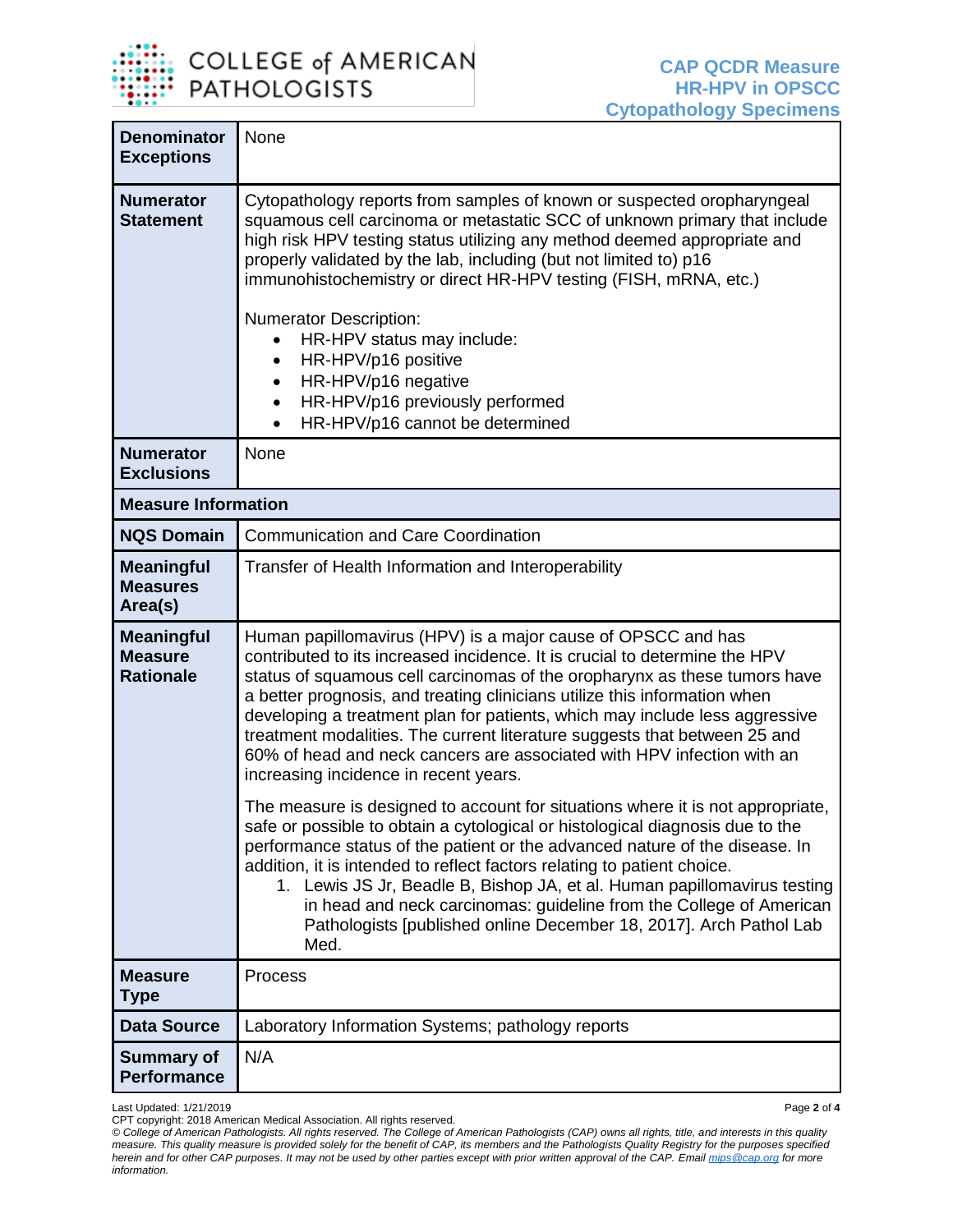

т

| Gap<br><b>Evidence</b>                                                                                |                                                                                                                                                                                                                                                                                                                                                                                                                                                                                                                                                                                                                                                                                                                                                                                                                                                                                                                |
|-------------------------------------------------------------------------------------------------------|----------------------------------------------------------------------------------------------------------------------------------------------------------------------------------------------------------------------------------------------------------------------------------------------------------------------------------------------------------------------------------------------------------------------------------------------------------------------------------------------------------------------------------------------------------------------------------------------------------------------------------------------------------------------------------------------------------------------------------------------------------------------------------------------------------------------------------------------------------------------------------------------------------------|
| <b>Measure</b><br><b>Owner</b>                                                                        | College of American Pathologists                                                                                                                                                                                                                                                                                                                                                                                                                                                                                                                                                                                                                                                                                                                                                                                                                                                                               |
| <b>NQF ID</b>                                                                                         | N/A                                                                                                                                                                                                                                                                                                                                                                                                                                                                                                                                                                                                                                                                                                                                                                                                                                                                                                            |
| <b>Number of</b><br><b>Performance</b><br><b>Rates</b>                                                | 1                                                                                                                                                                                                                                                                                                                                                                                                                                                                                                                                                                                                                                                                                                                                                                                                                                                                                                              |
| <b>Overall</b><br><b>Performance</b><br>Rate                                                          | 1st Performance Rate                                                                                                                                                                                                                                                                                                                                                                                                                                                                                                                                                                                                                                                                                                                                                                                                                                                                                           |
| <b>High-priority</b>                                                                                  | Yes                                                                                                                                                                                                                                                                                                                                                                                                                                                                                                                                                                                                                                                                                                                                                                                                                                                                                                            |
| <b>Improvement</b><br><b>Notation</b>                                                                 | Inverse Measure: No<br>Proportional Measure: Yes (Higher score indicates better quality)<br>Continuous Variable Measure: No<br>Ratio Measure: No<br>Risk-adjusted: No                                                                                                                                                                                                                                                                                                                                                                                                                                                                                                                                                                                                                                                                                                                                          |
| <b>Specialty</b>                                                                                      | Pathology                                                                                                                                                                                                                                                                                                                                                                                                                                                                                                                                                                                                                                                                                                                                                                                                                                                                                                      |
| <b>Current</b><br><b>Clinical</b><br><b>Guideline the</b><br><b>Measure is</b><br><b>Derived From</b> | Pathologists should perform high-risk human papillomavirus (HR-HPV)<br>testing on all patients with newly diagnosed oropharyngeal squamous cell<br>carcinoma (OPSCC), including all histologic subtypes. This testing may be<br>performed on the primary tumor or on a regional lymph node metastasis<br>when the clinical findings are consistent with an oropharyngeal primary.<br>(Strong Recommendation)                                                                                                                                                                                                                                                                                                                                                                                                                                                                                                   |
|                                                                                                       | Pathologists should routinely perform HR-HPV testing on patients with<br>metastatic SCC of unknown primary in a cervical upper or mid jugular chain<br>lymph node. An explanatory note on the significance of a positive HPV result<br>is recommended. (Recommendation)                                                                                                                                                                                                                                                                                                                                                                                                                                                                                                                                                                                                                                        |
|                                                                                                       | Pathologists should perform HR-HPV testing on head and neck fine needle<br>aspiration (FNA) SCC samples from all patients with known OPSCC not<br>previously tested for HR-HPV, with suspected OPSCC, or with metastatic<br>SCC of unknown primary. Note: No recommendation is made for or against<br>any specific testing methodology for HRHPV testing in FNA samples. If the<br>result of HR-HPV testing on the FNA sample is negative, testing should be<br>performed on tissue if it becomes available. If pathologists use cytology<br>samples for p16 IHC testing, they should validate the criteria (ie, cutoff) for a<br>positive result. (Expert Consensus Opinion)<br>1. Lewis JS Jr, Beadle B, Bishop JA, et al. Human papillomavirus testing<br>in head and neck carcinomas: guideline from the College of American<br>Pathologists [published online December 18, 2017]. Arch Pathol Lab<br>Med. |

CPT copyright: 2018 American Medical Association. All rights reserved. *© College of American Pathologists. All rights reserved. The College of American Pathologists (CAP) owns all rights, title, and interests in this quality measure. This quality measure is provided solely for the benefit of CAP, its members and the Pathologists Quality Registry for the purposes specified herein and for other CAP purposes. It may not be used by other parties except with prior written approval of the CAP. Emai[l mips@cap.org](mailto:mips@cap.org) for more information.*